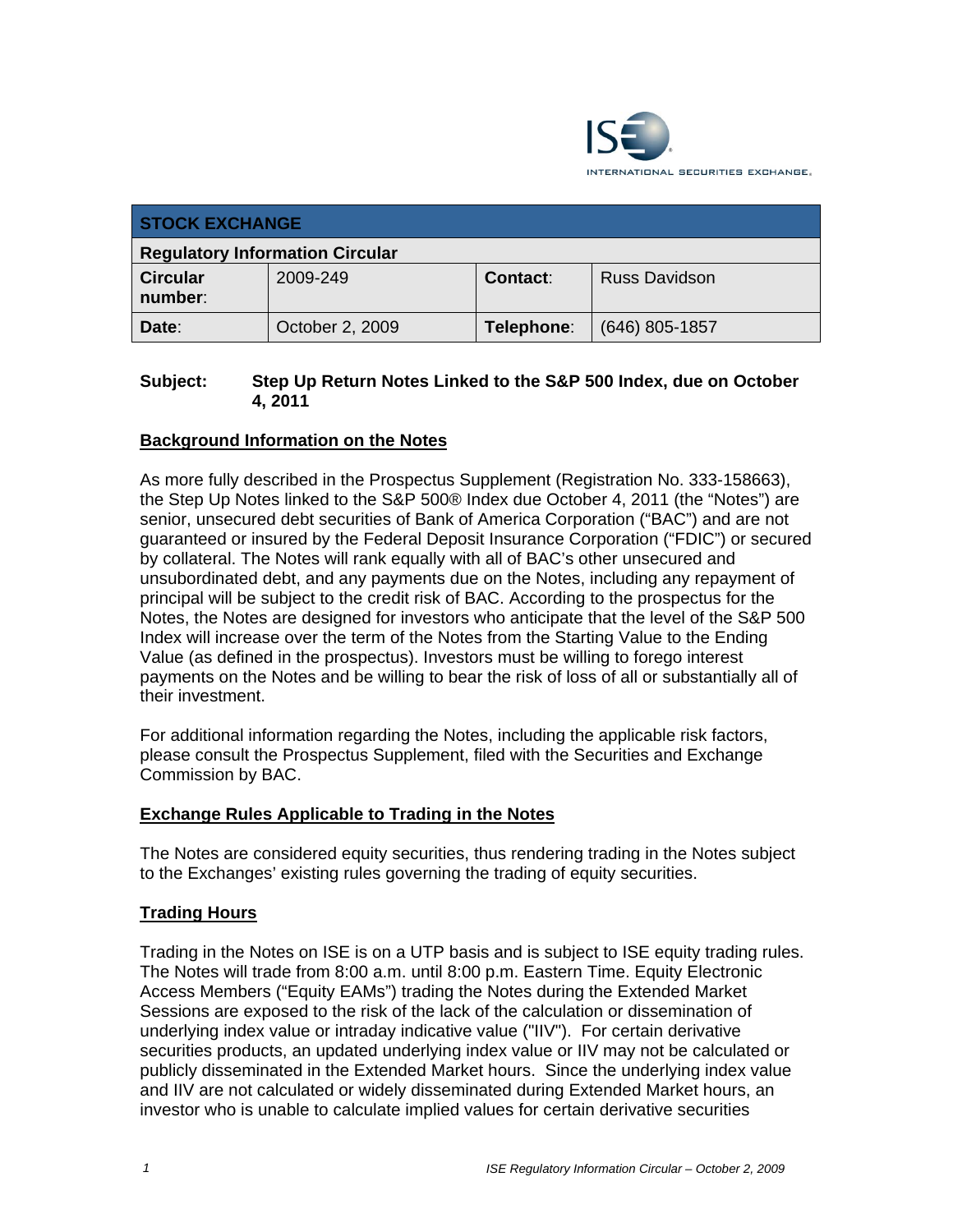products during Extended Market hours may be at a disadvantage to market professionals.

## **Trading Halts**

ISE will halt trading in the Notes in accordance with ISE Rule 2101(a)(2)(iii). The grounds for a halt under this Rule include a halt by the primary market because it stops trading the Notes and/or a halt because dissemination of the IIV or applicable currency spot price has ceased, or a halt for other regulatory reasons. In addition, ISE will stop trading the Notes if the primary market de-lists the Notes.

**This Regulatory Information Circular is not a statutory Prospectus. Equity EAMs should consult the Registration Statement, or Prospectus for the Notes for relevant information.**